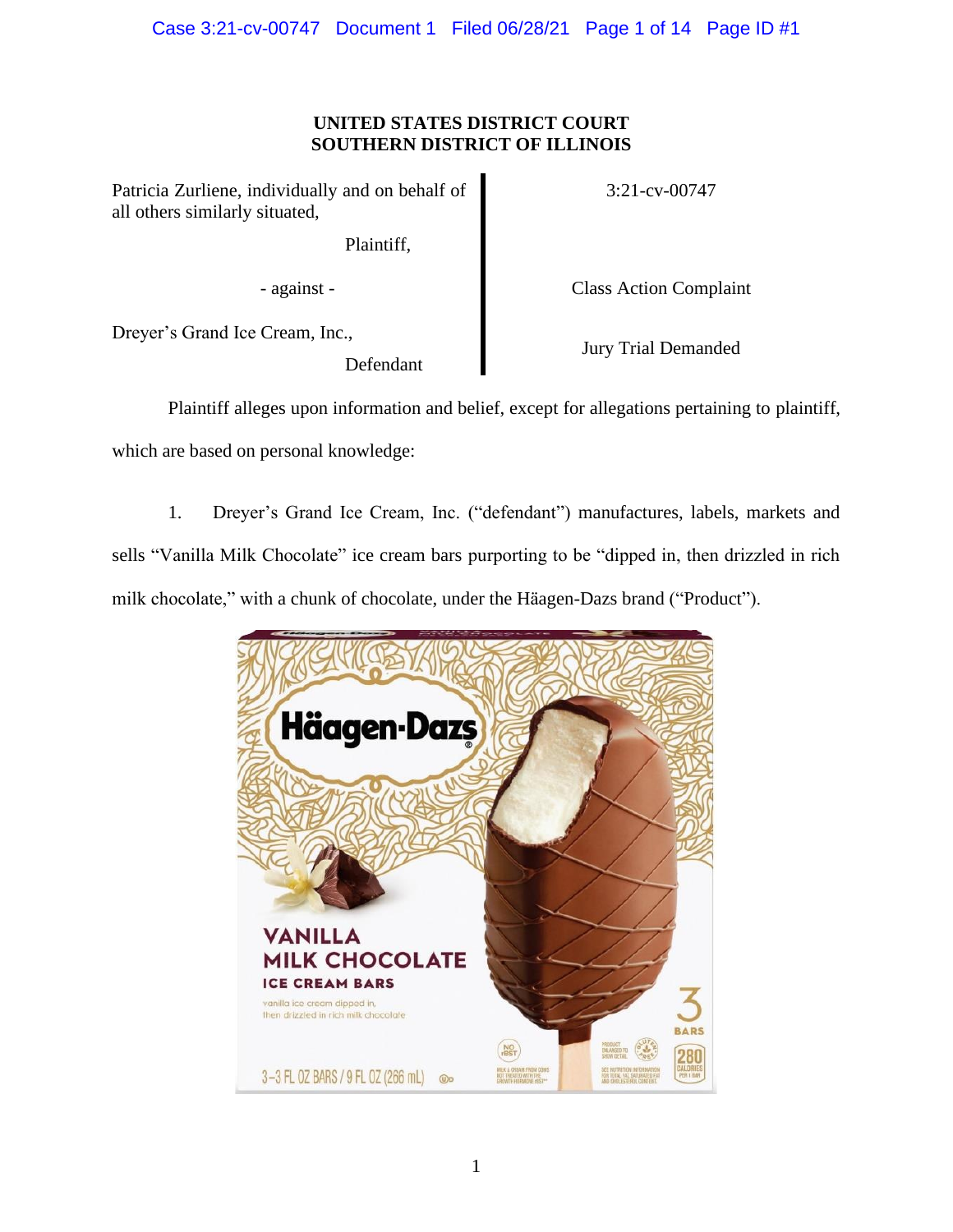## **I. DEFINITION OF CHOCOLATE**

2. Chocolate is defined by Merriam-Webster as a food "prepared from ground roasted cacao beans."<sup>1</sup>

3. Dictionary.com defines chocolate as a "a preparation of the seeds of cacao, roasted, husked, and ground, often sweetened and flavored, as with vanilla."<sup>2</sup>

4. The Cambridge Dictionary describes chocolate as "a sweet, usually brown, food made from cacao seeds, that is usually sold in a block, or a small candy made from this."<sup>3</sup>

5. Google Dictionary – based on its leading search engine that discovers the most relevant and accurate information – defines chocolate as "a food preparation in the form of a paste or solid block made from roasted and ground cacao seeds, typically sweetened."<sup>4</sup>

6. To make chocolate, cacao beans are "Fermented, roasted, [and] shelled," producing cacao nibs.

7. The nibs are ground to produce cocoa mass or chocolate liquor and then combined with dairy ingredients, sweeteners and flavorings.

8. This state, and the Food and Drug Administration ("FDA"), adopted these dictionary definitions for chocolate – made from cacao beans with a small amount of optional ingredients, like dairy products, sweeteners and flavorings. See 21 C.F.R. § 163.13(a); 21 C.F.R. § 163.124(b).

9. While a definition draws a sharp boundary around a term to provide meaning, words are also defined by what they exclude.<sup>5</sup>

10. In the context of chocolate, the definitions universally exclude fats from sources

<sup>&</sup>lt;sup>1</sup> Merriam-Webster, [chocolate.](https://www.merriam-webster.com/dictionary/chocolate)

<sup>2</sup> Dictionary.com, [chocolate.](https://www.dictionary.com/browse/chocolate)

<sup>3</sup> Cambridge.org, [chocolate.](https://dictionary.cambridge.org/us/dictionary/english/chocolate)

<sup>4</sup> [Chocolate](https://www.google.com/search?q=chocolate+meaning&newwindow=1&rlz=1C1GCEA_enUS893US893&biw=1745&bih=829&sxsrf=ALeKk03vMZ8nG5dU4IFJ2wD_VhCm4PtMWg%3A1624852983509&ei=90nZYPvCHunD_Qb7tr6gBw&oq=chocolate+meaning&gs_lcp=Cgdnd3Mtd2l6EAMyAggAMgIIADICCAAyAggAMgIIADICCAAyAggAMgIIADICCAAyAggAOgcIIxCwAxAnOgcIABBHELADOgoILhCwAxDIAxBDOgQIIxAnOgcILhCxAxBDOgQIABBDOgQILhBDOggILhCxAxCTAjoFCAAQsQM6BQguELEDOgUIABCRAjoKCAAQhwIQsQMQFDoFCAAQyQM6CAguEMcBEK8BOgcIABDJAxAKOgUIABCSAzoHCAAQhwIQFEoFCDgSATFKBAhBGABQ2z9YpktgiU1oAXACeACAAZUBiAHgBpIBAzQuNZgBAKABAaoBB2d3cy13aXrIAQ_AAQE&sclient=gws-wiz&ved=0ahUKEwi7mpOHubnxAhXpYd8KHXubD3QQ4dUDCBE&uact=5) definition – Google search.

<sup>5</sup> Carnap and Bar-Hillel.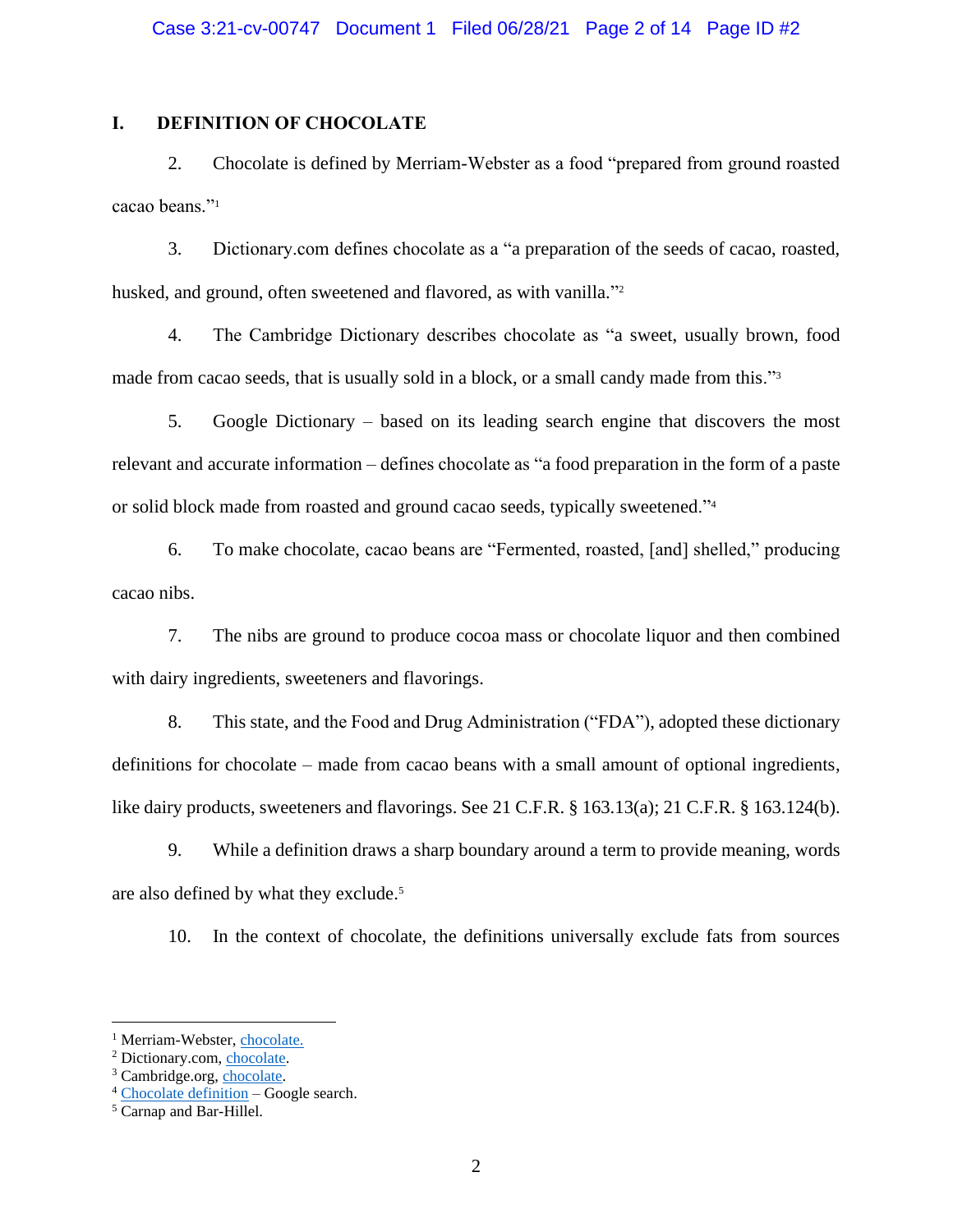other than cacao ingredients, *viz*, vegetable oils. 6

11. Federal and state regulations require that where a food has some chocolate but is supplemented by a non-de minimis amount of chocolate substitutes, it should be disclosed on the front label as "milk chocolate and vegetable oil coating." 21 C.F.R. § 163.155(c).

## **II. CONSUMERS EXPECT CHOCOLATE TO BE MADE FROM CACAO BEANS**

12. Historians of chocolate note that "Mixing unnatural ingredients with chocolate – with the intent of extending the quantity of raw product and defrauding customers – has a long history." 7

13. The main adulterants and extenders were starches and vegetable fats.

14. In 2007, a group of the largest confectionery companies – which included the previous owner of Defendant, Nestle, S.A., sought to re-define chocolate by replacing cacao ingredients with "cocoa butter equivalents" ("CBE"), or vegetable fats.

15. Over thirty-thousand Americans submitted critical comments, crashing the FDA's website.

16. In an interview on National Public Radio ("NPR"), Cybele May, proprietor of a website devoted to reviews of candy, was asked, "if it's labeled chocolate, it has to have cocoa butter in it?"<sup>8</sup>

17. May replied, "Absolutely, and it cannot contain other vegetable oils. It has to be completely from the cocoa bean."

18. The Los Angeles Times reported on the attempted change to the meaning of chocolate.

<sup>6</sup> Vegetable oils used with cacao ingredients are also referred to as vegetable fats because they are solid at room temperature.

 $7$  L.P. Brindle and B.F. Olsen, Adulteration – [The Dark World of 'Dirty' Chocolate,"](https://doi.org/10.1002/9780470411315.ch47) in Chocolate (eds. L.E. Grivetti and H.Y. Shapiro) (2009).

<sup>8</sup> Rebecca Roberts, An Argument Against 'Healthy' Chocolate, Talk of the Nation, Apr. 24, 2007, NPR; candyblog.net.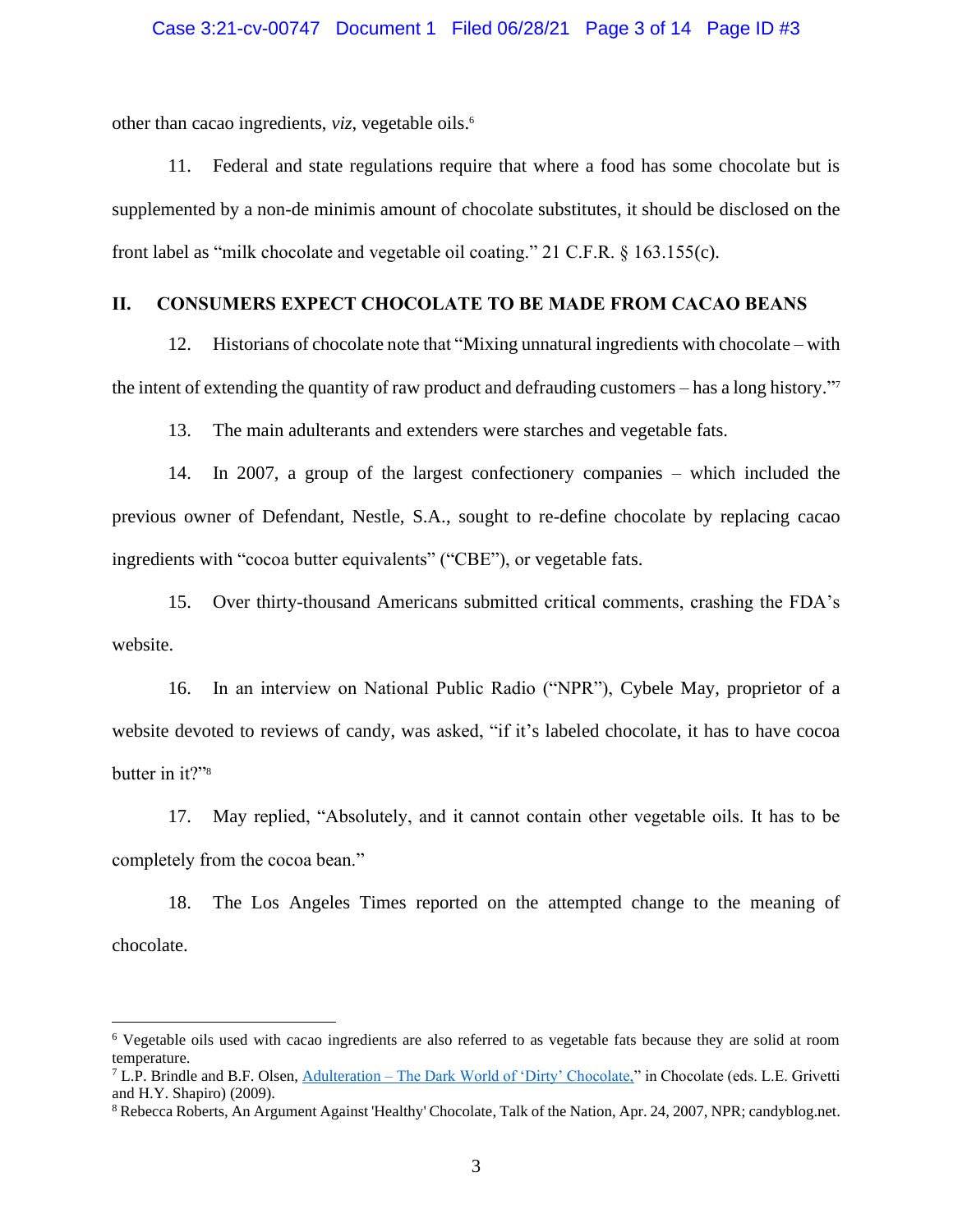#### Case 3:21-cv-00747 Document 1 Filed 06/28/21 Page 4 of 14 Page ID #4

19. According to an average consumer who was interviewed, "The idea of substituting vegetable oil for cocoa butter, a natural component of the cocoa bean that is the traditional source of chocolate," "would [make her] feel like [she] was being duped."<sup>9</sup>

20. One chocolatier commented, "This is all a question of money. If they can take something and dilute it, and still get the taste [for] a fraction of the cost, that's what they want. But the taste is not the same, he and others said."

21. San Francisco-based Gary Guittard, "president of his eponymous, family-owned business [Guittard Chocolate Co.], [saw] this as a battle for the soul of the popular confection."

22. Fran Bigelow, of Seattle's Fran's Chocolates, was asked if she would "ever use vegetable fats and oils instead of cocoa butter in [her] chocolate?," and responded, "No, no, no...we just are fighting to protect the integrity of chocolate," by "educat[ing] consumers."

23. The proposal was defeated, in part due to chocolate colossus and industry leader, Mars Wrigley:

At Mars, the consumer is our boss, and American consumers are passionate about chocolate. They don't want anyone to change the chocolate they've enjoyed for generations…As a privately held company, we have the freedom to invest in the highest quality chocolate and deliver what consumers want.

24. Recent consumer surveys, including one of over four hundred Americans, reached the same conclusions.

25. Roughly sixty percent of respondents who viewed the Product's front label milk chocolate statements with a chunk of chocolate – expected it would contain more cacao bean ingredients than it did and would not be made with chocolate substitutes.

<sup>&</sup>lt;sup>9</sup> Jerry Hirsch, The Courage of their Confections, Apr. 14, 2007, Los Angeles Times.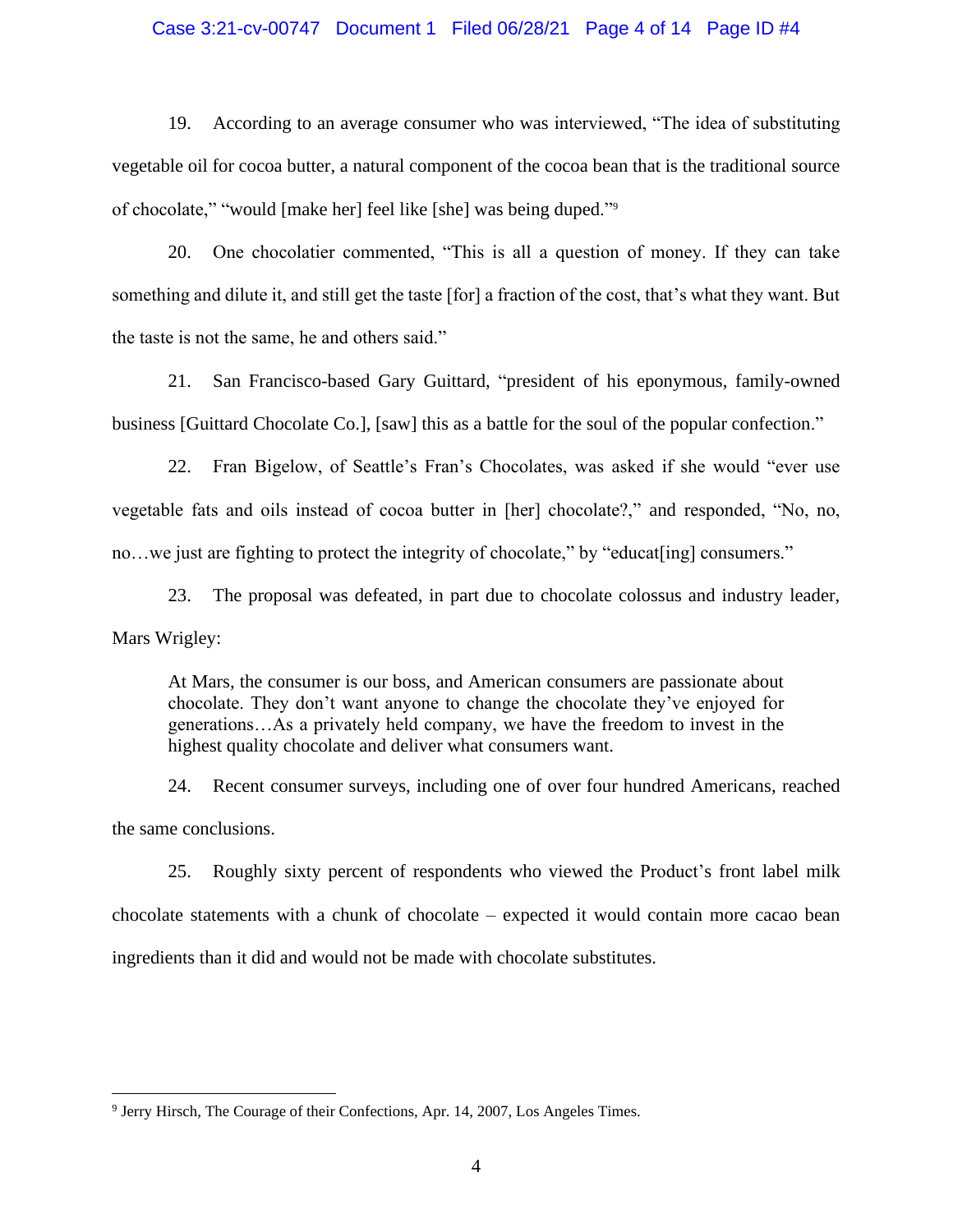## **III. REASONS WHY CONSUMERS WANT CHOCOLATE FROM CACAO BEANS**

26. For several reasons, consumers are misled when "chocolate" replaces chocolate ingredients from cacao beans with vegetable oils.

27. First, cacao ingredients are several times more expensive than vegetable oils.

28. Though cocoa butter makes up one-fourth of chocolate, it costs more than three times as much as vegetable oil.

29. Bigelow stated, "there's no benefit to the consumer, but there's a benefit to the manufacturers that are using those vegetable oils or the lower-cost ingredients."

30. Where a "chocolate" product is made with lower-cost ingredients, but advertising higher-value ingredients, consumers pay more and get less.

31. Second, cacao ingredients provide greater satiety than vegetable oils – it fills you up instead of leaving the consumer feeling like they did not eat anything.

32. By replacing cacao ingredients with vegetable oils, consumers must eat more of the "chocolate" to feel full.

33. The result is greater consumption of empty calories.

34. Third, the creamy and smooth taste of chocolate is eliminated when vegetable oils are added in place of the cocoa butter from chocolate from cacao beans.

35. The substitution of vegetable oils – in amounts as low as five percent – contribute to a waxy and oily mouthfeel and leave an aftertaste.

36. Cocoa butter, according to Jay King, the president of the Retail Confectioners International, "is the essence of the taste, texture and 'mouth feel'" of chocolate.

37. Though proponents of the plan to add vegetable oils to chocolate claimed consumers "won't notice if they change it," Jean Hammond of Kilwin's Ice Cream Shops, disagreed: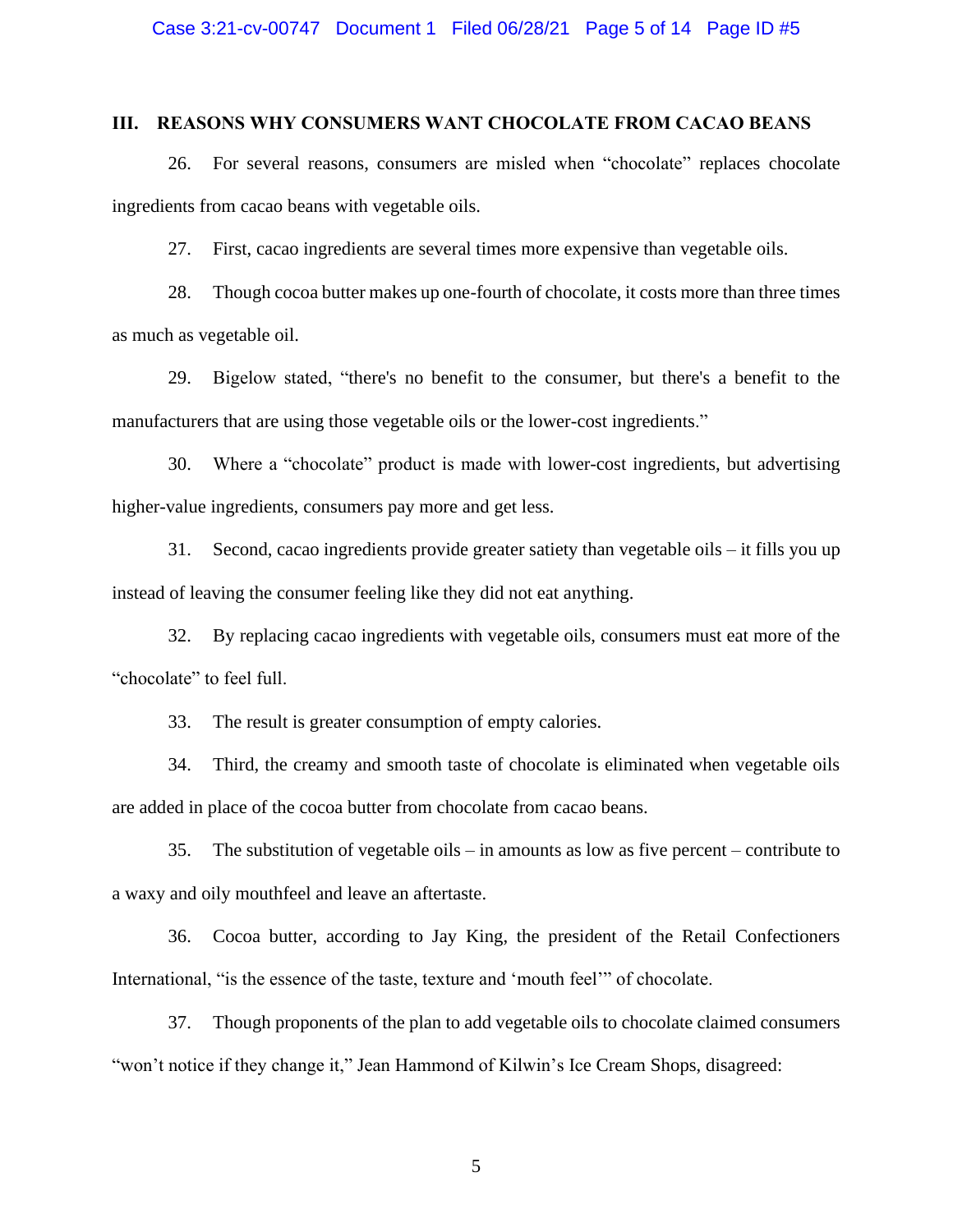## Case 3:21-cv-00747 Document 1 Filed 06/28/21 Page 6 of 14 Page ID #6

Just that little bit of vegetable oil changes the mouthfeel. It makes it taste waxy. You would just be stunned at the difference in taste. They're just not comparable We take chocolate just very, very seriously. Chocolate-ish is not good enough.

38. Fourth, real chocolate has health and nutrition benefits that vegetable oils lack.

39. Numerous studies have indicated that flavonoids in cacao beans positively affect the

heart and arteries against harmful free radicals.

40. Vegetable oils raise cholesterol, contain artery-clogging trans-fats and saturated fats,

and are linked to higher rates of heart disease.

41. Cocoa butter contains relatively heart-healthy, unsaturated fats, which does not cause

elevated cholesterol or greater risks of heart disease.

42. Fifth, chocolate is a natural ingredient, made through fermentation, roasting, and grinding of cacao beans, and mixing them with flavorings, dairy ingredients and sweeteners.

43. Consumers across all demographics increasingly prefer foods that are natural and avoid synthetic ingredients that are highly processed and made with additives.

44. In contrast, the coconut oil used is synthetic, subjected to hydrogenation and interesterification, in the presence of chemical catalysts, such as nickel and cadmium.

## **IV. THE "MILK CHOCOLATE" CONTAINS INGREDIENTS INCONSISTENT WITH CHOCOLATE**

45. The representation of the Product's coating as "Rich Milk Chocolate" is misleading, and at best, a "half-truth," because it contains ingredients not found in chocolate – "Coconut Oil."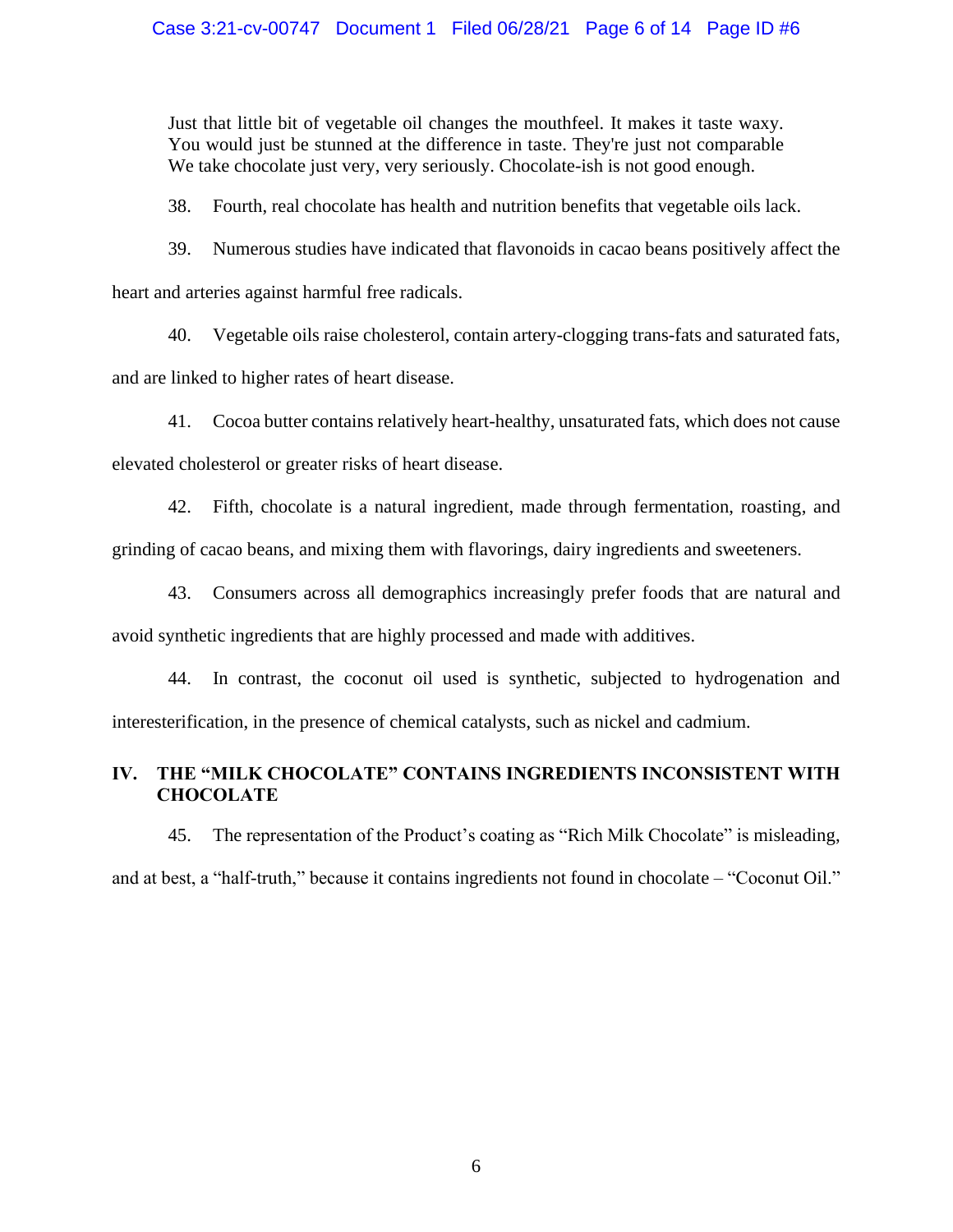**INGREDIENTS: VANILLA ICE CREAM:** SKIM MILK, SUGAR, CREAM. EGG YOLKS, **VANILLA** EXTRACT. **MILK CHOCOLATE AND VEGETABLE** OIL **COATING: MILK CHOCOLATE (SUGAR,** WHOLE MILK POWDER, CHOCOLATE, COCOA BUTTER, SOY LECITHIN, VANILLA EXTRACT), COCONUT OIL.

**INGREDIENTS: VANILLA ICE CREAM:** CREAM, SKIM MILK, SUGAR, EGG YOLKS, VANILLA EXTRACT. **MILK CHOCOLATE AND VEGETABLE OIL COATING: MILK CHOCOLATE** (SUGAR, WHOLE MILK POWDER, CHOCOLATE, COCOA BUTTER, SOY LECITHIN, VANILLA EXTRACT), COCONUT OIL.

46. The ingredient list reveals that what is described on the front label as "MILK CHOCOLATE" is actually "MILK CHOCOLATE AND VEGETABLE OIL COATING."

47. Based on industry specifications for "compound coatings" and/or evaluation of the saturated fat and cholesterol content listed on the Nutrition Facts, the amount of coconut oil is estimated at approximately thirty percent.

48. Though the "MILK CHOCOLATE AND VEGETABLE OIL COATING" ingredient separates the milk chocolate and coconut oil component, consumers are still not told that the Product's coating contains an appreciable amount of coconut oil, in place of cacao ingredients.

49. Consumers of a premium ice cream bar, under the Häagen-Dazs brand, will not be so distrustful to scrutinize the fine print of the ingredient list to confirm the front label is accurate.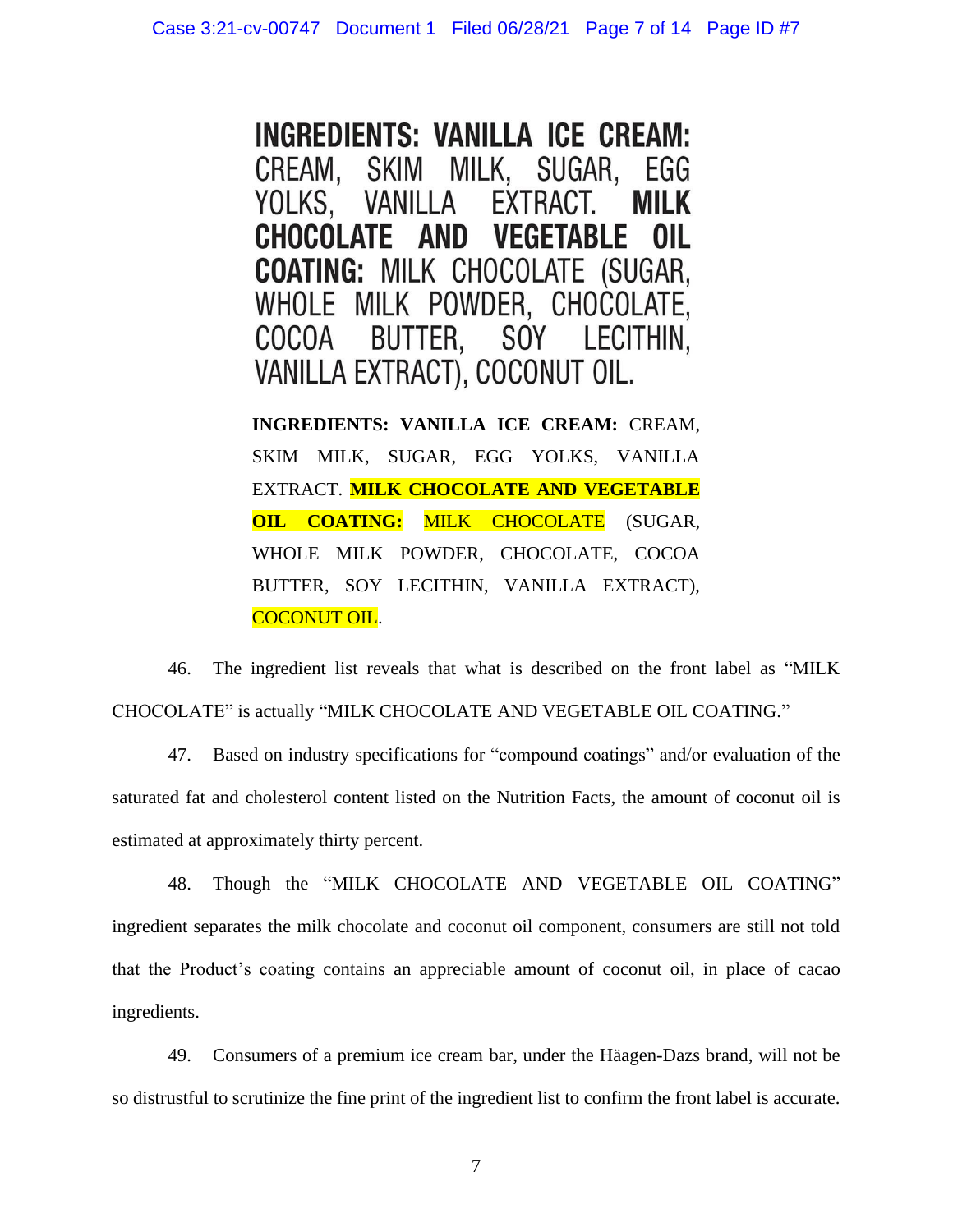#### Case 3:21-cv-00747 Document 1 Filed 06/28/21 Page 8 of 14 Page ID #8

50. Guittard stated that nothing prevents a company from producing a bar with less or no cocoa butter, but it "has to be labeled 'chocolate flavored' (for it still has the cocoa in it) [on the front label] rather than 'chocolate.' That gives the consumer a signal that something less than chocolate lies beneath the wrapping."

51. Even chocolate aficionados such as Cybele May indicated that expectations for chocolate are so well-established that she "do[es]n't want to have to flip over the chocolate bar to read the ingredients to know what I'm getting. I want to know on the front that it is chocolate with cocoa butter."

52. Consumers expect that companies – especially larger and respected brands, like Häagen-Dazs – to tell them the truth, not half-truths.

#### **V. CONCLUSION**

53. Reasonable consumers must and do rely on a company to honestly identify and describe the components, attributes and features of the Product, relative to itself and other comparable products or alternatives.

54. The value of the Product that plaintiff purchased was materially less than its value as represented by defendant.

55. Defendant sold more of the Product and at higher prices than it would have in the absence of this misconduct, resulting in additional profits at the expense of consumers.

56. Had Plaintiff and proposed class members known the truth, they would not have bought the Product or would have paid less for it.

57. The Product is sold for a price premium compared to other similar products, no less than \$5.99 for pack of three, a higher price than it would otherwise be sold for, absent the misleading representations and omissions.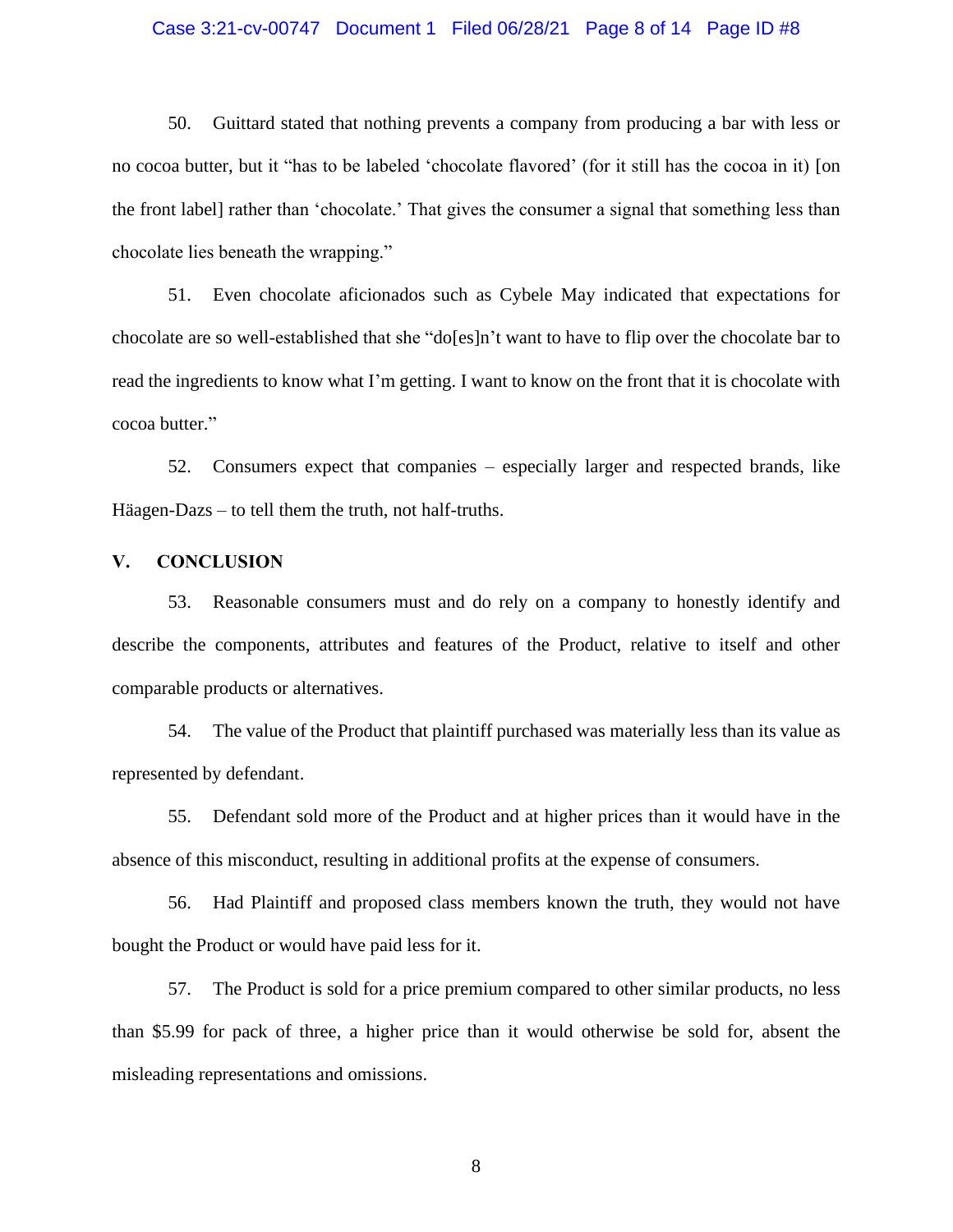#### Jurisdiction and Venue

58. Jurisdiction is proper pursuant to Class Action Fairness Act of 2005 ("CAFA"). 28 U.S.C. § 1332(d)(2).

59. Upon information and belief, the aggregate amount in controversy exceeds \$5 million, including any statutory damages, exclusive of interest and costs.

60. Plaintiff Patricia Zurliene is a citizen of Illinois.

61. Defendant Dreyer's Grand Ice Cream, Inc. is a Delaware corporation with a principal place of business in Oakland, Alameda County, California

62. The parties are citizens of different states.

63. Venue is in this district because a substantial part of the events or omissions giving rise to the claim occurred here, Plaintiff's purchase and awareness that the representations were misleading.

#### Parties

64. Plaintiff Patricia Zurliene is a citizen of Breese, Clinton County, Illinois.

65. Defendant Dreyer's Grand Ice Cream, Inc., is a Delaware corporation with a principal place of business in Oakland, California, Alameda County.

66. Defendant is one of the largest producers of frozen dairy desserts in the world.

67. Previously owned by Nestle, defendant is currently operated by the overseas holding company known only as "Froneri."

68. Defendant's brands include the super-premium Häagen-Dazs, recognized by consumers for the strictest standards of purity and quality with respect to ingredients.

69. The Product is sold throughout this state in grocery stores, convenience stores, big box stores, gas station stores, warehouse stores, and is available online.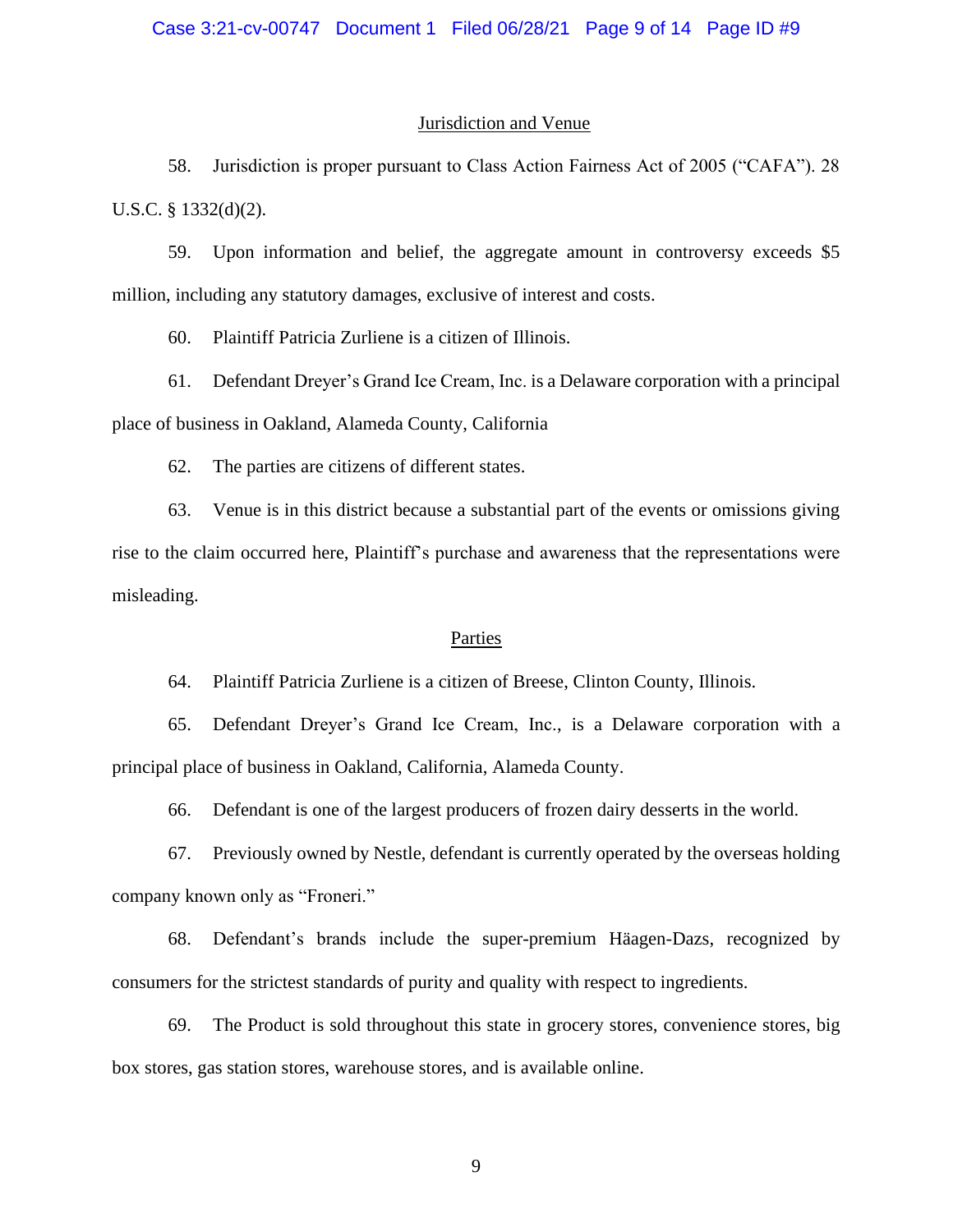#### Case 3:21-cv-00747 Document 1 Filed 06/28/21 Page 10 of 14 Page ID #10

70. Plaintiff bought the Product on one or more occasions within the statute of limitations for each cause of action alleged, from stores including Dierbergs, 6671 Edwardsville Crossing Drive Edwardsville IL 62025, between January and February 2021, among other times.

71. Plaintiff saw the front label that said, "Milk Chocolate," "dipped in, then drizzled in rich milk chocolate" and a chunk of chocolate.

72. Plaintiff knew that "rich" was an adjective associated with chocolate, as it connotes a smooth mouthfeel.

73. Plaintiff knew that chocolate substitutes, like vegetable oils, imparted a waxy and oily mouthfeel.

74. Plaintiff expected the "milk chocolate" part of the Product would only contain chocolate, and that it would not include chocolate substitutes such as coconut oil.

75. Plaintiff knew that the Häagen-Dazs brand is one of the largest sellers of chocolate covered ice cream bars in this country and expected that if they sold a product represented as "Milk Chocolate" with a picture of chocolate, it would not contain ingredients inconsistent with chocolate.

76. Plaintiff wanted more than a "chocolatey" taste but chocolate – understood as made from cacao ingredients without chocolate substitutes like vegetable fats, such as coconut oil.

77. Plaintiff bought the Product at or exceeding the above-referenced price.

78. Plaintiff relied on the representations identified here.

79. Plaintiff would not have purchased the Product if she knew the representations were false and misleading.

80. Plaintiff chose between Defendant's Product and other similar products which were represented similarly, but which did not misrepresent their attributes and/or lower-priced products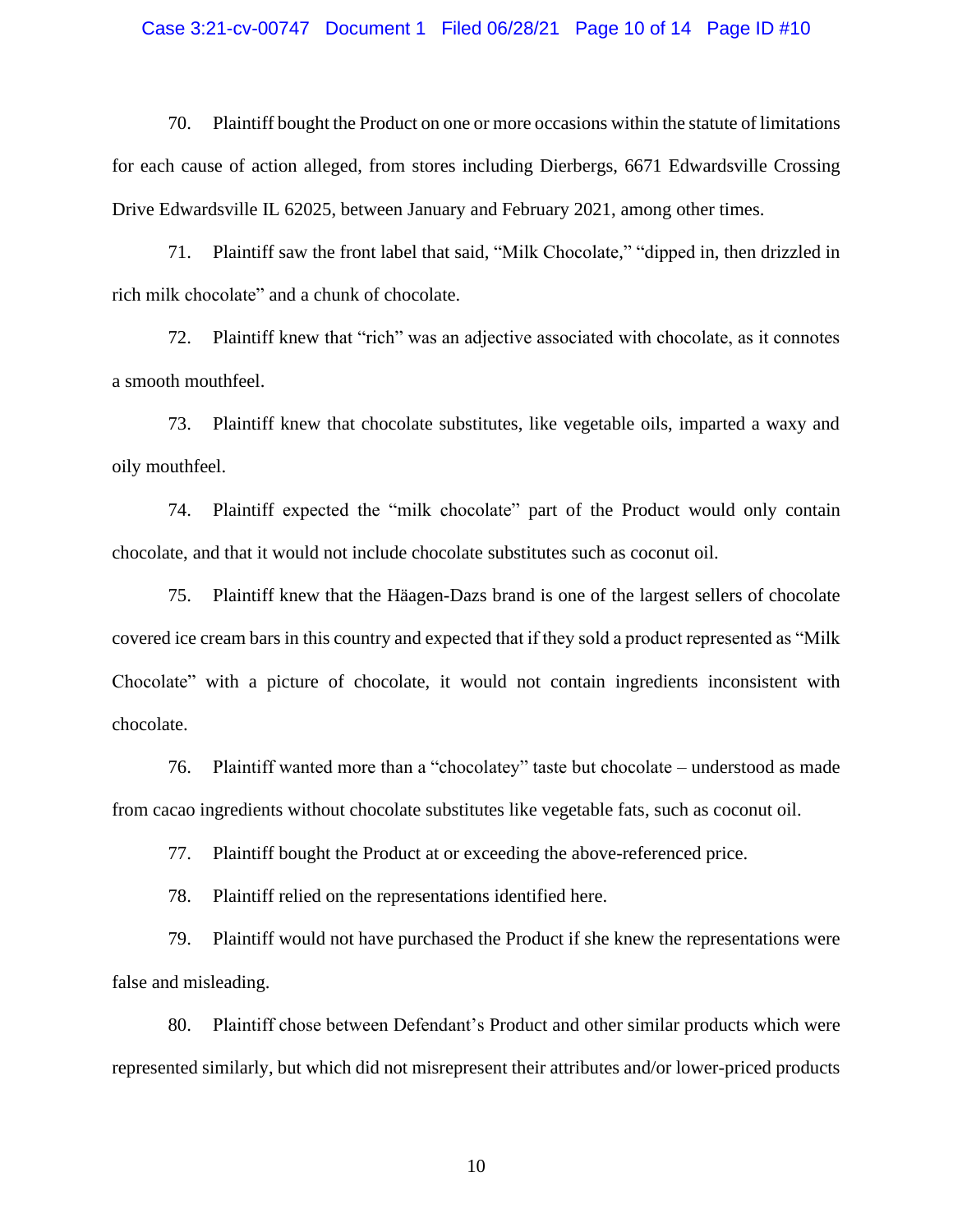#### Case 3:21-cv-00747 Document 1 Filed 06/28/21 Page 11 of 14 Page ID #11

which did not make the claims made by Defendant.

81. The Product was worth less than what Plaintiff paid and she would not have paid as much absent Defendant's false and misleading statements and omissions.

82. Plaintiff intends to, seeks to, and will purchase the Product again when she can do so with the assurance that Product's representations are consistent with its composition.

## Class Allegations

83. The class will consist of Illinois residents who purchased the Product during the statutes of limitations for each cause of action alleged.

84. Common questions of law or fact predominate and include whether defendant's representations were and are misleading and if plaintiff and class members are entitled to damages.

85. Plaintiff's claims and basis for relief are typical to other members because all were subjected to the same unfair and deceptive representations and actions.

86. Plaintiff is an adequate representative because her interests do not conflict with other members.

87. No individual inquiry is necessary since the focus is only on defendant's practices and the class is definable and ascertainable.

88. Individual actions would risk inconsistent results, be repetitive and are impractical to justify, as the claims are modest relative to the scope of the harm.

89. Plaintiff's counsel is competent and experienced in complex class action litigation and intends to protect class members' interests adequately and fairly.

90. Plaintiff seeks class-wide injunctive relief because the practices continue.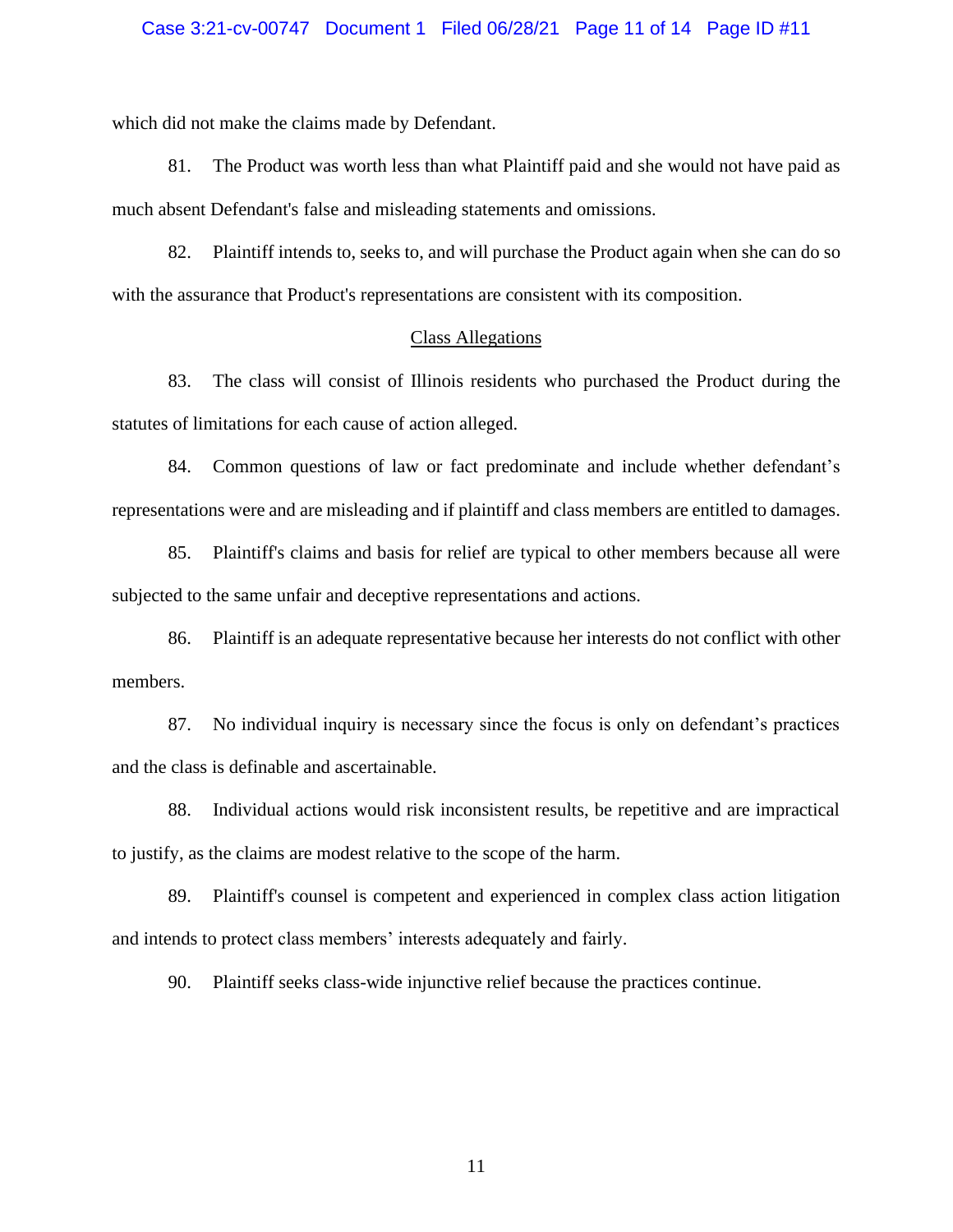## Case 3:21-cv-00747 Document 1 Filed 06/28/21 Page 12 of 14 Page ID #12

## Illinois Consumer Fraud and Deceptive Business Practices Act ("ICFA"), 815 ILCS 505/1, et seq.

#### (Consumer Protection Statute)

91. Plaintiff incorporates by reference all preceding paragraphs.

92. Plaintiff and class members desired to purchase a product which contained chocolate ingredients and not an appreciable amount of chocolate substitutes.

93. Defendant's false and deceptive representations and omissions are material in that they are likely to influence consumer purchasing decisions.

94. Defendant misrepresented the Product through statements, omissions, ambiguities, half-truths and/or actions.

95. Plaintiff relied on the representations.

96. Plaintiff and class members would not have purchased the Product or paid as much if the true facts had been known, suffering damages.

## Breaches of Express Warranty, Implied Warranty of Merchantability and Magnuson Moss Warranty Act, 15 U.S.C. §§ 2301, *et seq*.

97. The Product was manufactured, labeled and sold by defendant and expressly and impliedly warranted to plaintiff and class members that it contained chocolate ingredients and not an appreciable amount of chocolate substitutes.

98. Defendant had a duty to disclose and/or provide non-deceptive descriptions and marketing of the Product.

99. This duty is based on Defendant's outsized role in the market for this type of Product.

100. Plaintiff provided or will provide notice to defendant, its agents, representatives, retailers and their employees.

101. Defendant received notice and should have been aware of these issues due to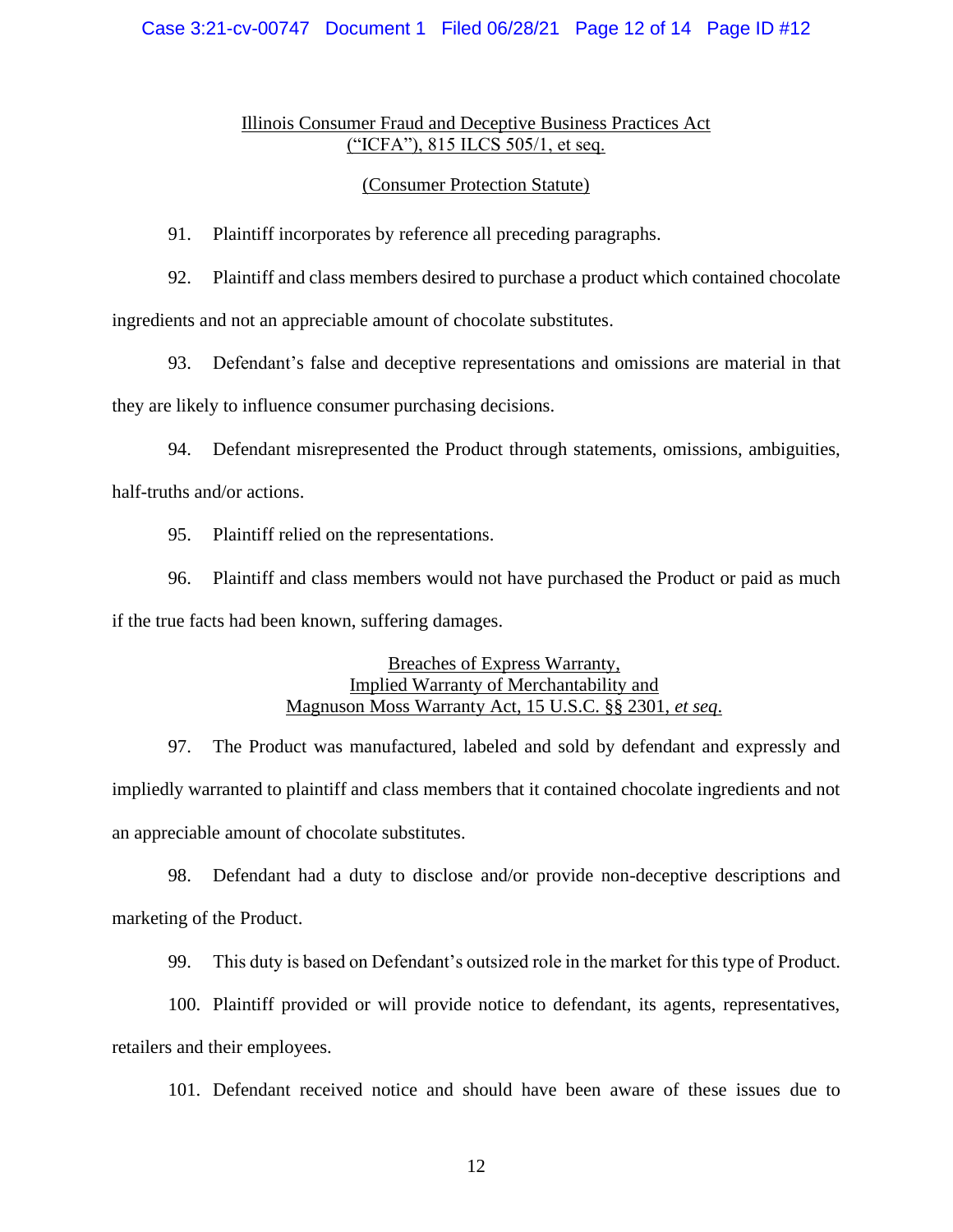#### Case 3:21-cv-00747 Document 1 Filed 06/28/21 Page 13 of 14 Page ID #13

complaints by regulators, competitors, and consumers, to its main offices.

102. The Product did not conform to its affirmations of fact and promises due to defendant's actions and were not merchantable because they were not fit to pass in the trade as advertised.

103. Plaintiff and class members would not have purchased the Product or paid as much if the true facts had been known, suffering damages.

#### Negligent Misrepresentation

104. Defendant had a duty to truthfully represent the Product, which it breached.

105. This duty is based on defendant's position, holding itself out as having special knowledge and experience this area, as custodians of the Häagen-Dazs brand.

106. The representations took advantage of consumers' cognitive shortcuts made at the point-of-sale and their trust in defendant, an iconic brand.

107. Plaintiff and class members reasonably and justifiably relied on these negligent misrepresentations and omissions, which served to induce and did induce, their purchase of the Product.

108. Plaintiff and class members would not have purchased the Product or paid as much if the true facts had been known, suffering damages.

#### Fraud

109. Defendant misrepresented and/or omitted the attributes and qualities of the Product, that they contained chocolate ingredients and not an appreciable amount of chocolate substitutes

110. Defendant's fraudulent intent is evinced by its knowledge that the Product was not consistent with its representations.

## Unjust Enrichment

111. Defendant obtained benefits and monies because the Product was not as represented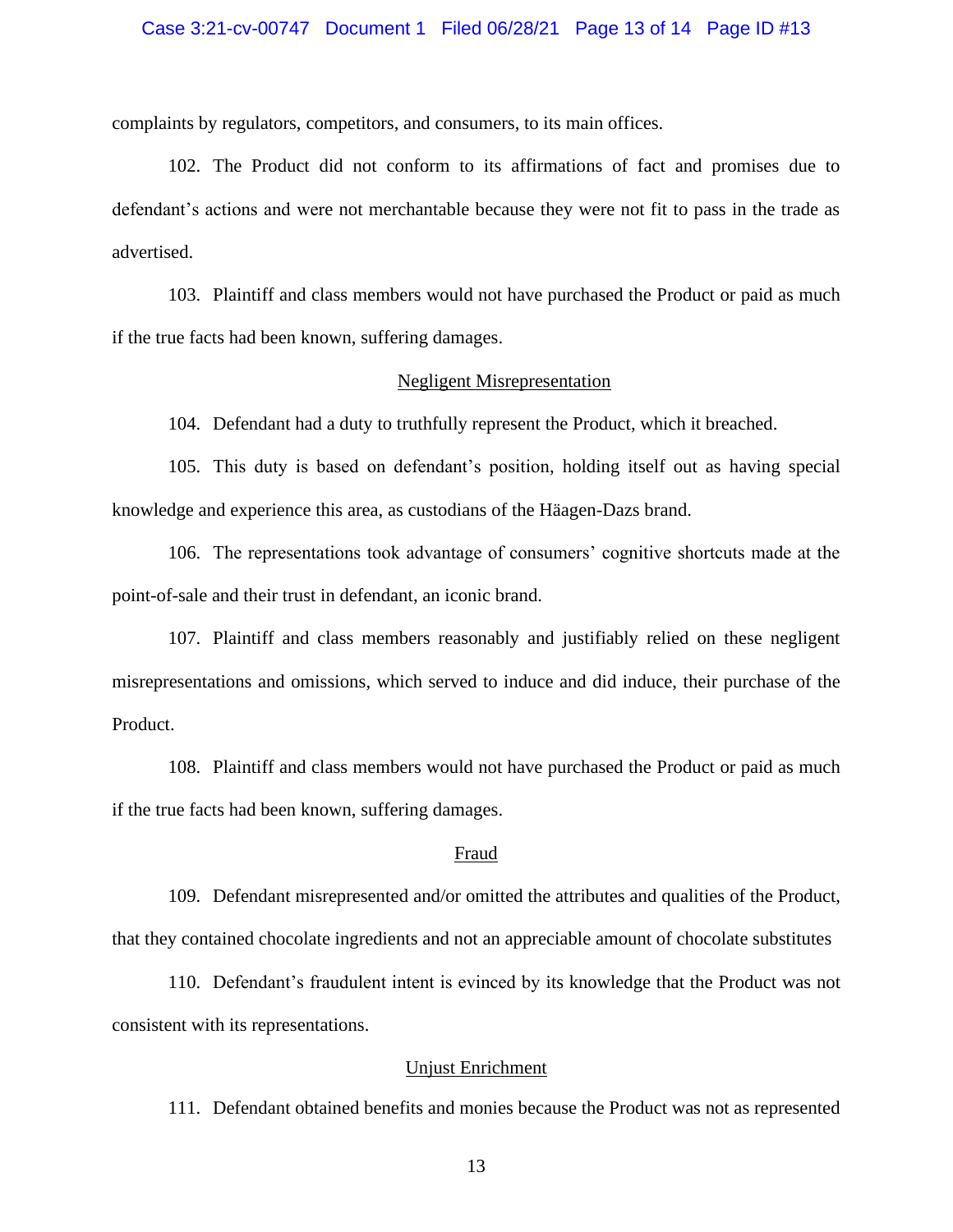## Case 3:21-cv-00747 Document 1 Filed 06/28/21 Page 14 of 14 Page ID #14

and expected, to the detriment and impoverishment of plaintiff and class members, who seek restitution and disgorgement of inequitably obtained profits.

## Jury Demand and Prayer for Relief

Plaintiff demands a jury trial on all issues.

**WHEREFORE**, Plaintiff prays for judgment:

- 1. Declaring this a proper class action, certifying plaintiff as representative and the undersigned as counsel for the class;
- 2. Entering preliminary and permanent injunctive relief by directing defendant to correct the challenged practices to comply with the law;
- 3. Injunctive relief to remove, correct and/or refrain from the challenged practices and representations, and restitution and disgorgement for members of the class pursuant to the applicable laws;
- 4. Awarding monetary damages, statutory damages pursuant to any statutory claims and interest pursuant to the common law and other statutory claims;
- 5. Awarding costs and expenses, including reasonable fees for plaintiff's attorneys and experts; and
- 6. Other and further relief as the Court deems just and proper.

Dated: June 28, 2021

Respectfully submitted,

Sheehan & Associates, P.C. /s/Spencer Sheehan 60 Cuttermill Rd Ste 409 Great Neck NY 11021-3104 Tel: (516) 268-7080 Fax: (516) 234-7800 spencer@spencersheehan.com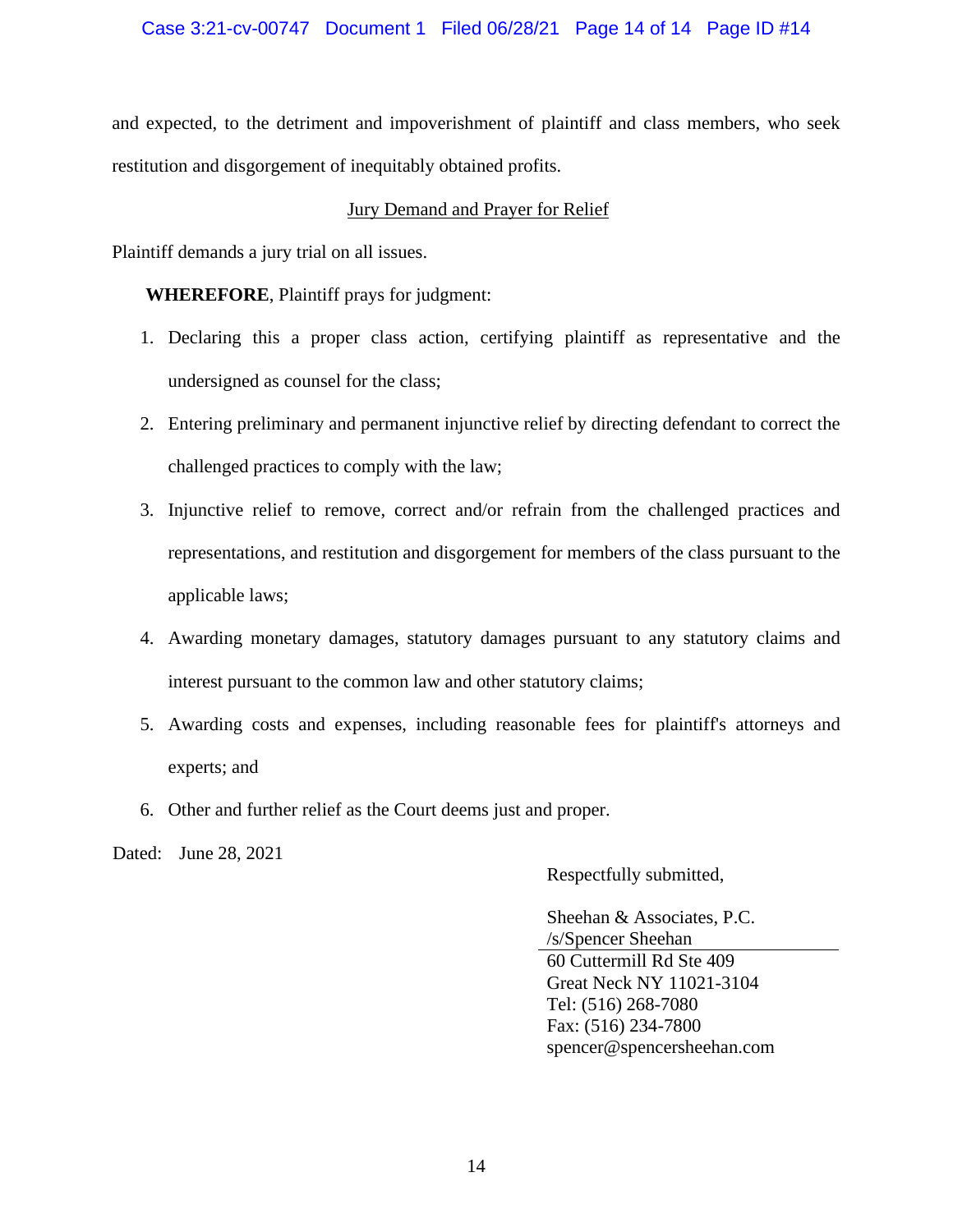## 1S 44 (Rev. 04/21) Case 3:21-cv-00747 Document **COVER SHEET** Page 1 of 1 Page ID #15

The JS 44 civil cover sheet and the information contained herein neither replace nor supplement the filing and service of pleadings or other papers as required by law, except as provided by local rules of court. This form, approved by the Judicial Conference of the United States in September 1974, is required for the use of the Clerk of Court for the nurnose of initiating the civil docket sheet (S purpose of initiating the civil docket sheet. *(SEE INSTRUCTIONS ON NEXT PAGE OF THIS FORM.)*

| purpose of initiating the civil docket sheet. (SEE INSTRUCTIONS ON NEXT PAGE OF THIS FORM.)<br>I. (a) PLAINTIFFS<br>Patricia Zurliene, individually and on behalf of all others<br>similarly situated                                                                                                                                                                                                                                                                                                                                                                                                                                                                                                           |                                                                                                                                                                                                                                                                                                                                                                                                                                                                                                                                                                                                                                                                                                                                       |                                                                                                                                                                                                                                                                                                                                                                                                                                                                                                                                                                                                                                                                                                                                            |                        | <b>DEFENDANTS</b>                                                                                                                                                                                                                                                                                                                                                                                                                                          |                                                          | Dreyer's Grand Ice Cream, Inc.                                                                                                                                                                                                                                                                                                                                                                                                                                                                                                              |                                                                                                                                                                                                                                                                                                                                                                                                                                                                                                                                                                                                                                              |                                                                                                                              |                 |  |
|-----------------------------------------------------------------------------------------------------------------------------------------------------------------------------------------------------------------------------------------------------------------------------------------------------------------------------------------------------------------------------------------------------------------------------------------------------------------------------------------------------------------------------------------------------------------------------------------------------------------------------------------------------------------------------------------------------------------|---------------------------------------------------------------------------------------------------------------------------------------------------------------------------------------------------------------------------------------------------------------------------------------------------------------------------------------------------------------------------------------------------------------------------------------------------------------------------------------------------------------------------------------------------------------------------------------------------------------------------------------------------------------------------------------------------------------------------------------|--------------------------------------------------------------------------------------------------------------------------------------------------------------------------------------------------------------------------------------------------------------------------------------------------------------------------------------------------------------------------------------------------------------------------------------------------------------------------------------------------------------------------------------------------------------------------------------------------------------------------------------------------------------------------------------------------------------------------------------------|------------------------|------------------------------------------------------------------------------------------------------------------------------------------------------------------------------------------------------------------------------------------------------------------------------------------------------------------------------------------------------------------------------------------------------------------------------------------------------------|----------------------------------------------------------|---------------------------------------------------------------------------------------------------------------------------------------------------------------------------------------------------------------------------------------------------------------------------------------------------------------------------------------------------------------------------------------------------------------------------------------------------------------------------------------------------------------------------------------------|----------------------------------------------------------------------------------------------------------------------------------------------------------------------------------------------------------------------------------------------------------------------------------------------------------------------------------------------------------------------------------------------------------------------------------------------------------------------------------------------------------------------------------------------------------------------------------------------------------------------------------------------|------------------------------------------------------------------------------------------------------------------------------|-----------------|--|
| (b) County of Residence of First Listed Plaintiff<br>Clinton<br>(EXCEPT IN U.S. PLAINTIFF CASES)<br>(C) Attorneys (Firm Name, Address, and Telephone Number)                                                                                                                                                                                                                                                                                                                                                                                                                                                                                                                                                    |                                                                                                                                                                                                                                                                                                                                                                                                                                                                                                                                                                                                                                                                                                                                       |                                                                                                                                                                                                                                                                                                                                                                                                                                                                                                                                                                                                                                                                                                                                            |                        | County of Residence of First Listed Defendant<br>(IN U.S. PLAINTIFF CASES ONLY)<br>IN LAND CONDEMNATION CASES, USE THE LOCATION OF<br>NOTE:<br>THE TRACT OF LAND INVOLVED.<br>Attorneys (If Known)                                                                                                                                                                                                                                                         |                                                          |                                                                                                                                                                                                                                                                                                                                                                                                                                                                                                                                             |                                                                                                                                                                                                                                                                                                                                                                                                                                                                                                                                                                                                                                              |                                                                                                                              |                 |  |
| Sheehan & Associates, P.C., 60 Cuttermill Rd Ste 409 Great Neck NY<br>11021-3104 (516) 268-7080                                                                                                                                                                                                                                                                                                                                                                                                                                                                                                                                                                                                                 |                                                                                                                                                                                                                                                                                                                                                                                                                                                                                                                                                                                                                                                                                                                                       |                                                                                                                                                                                                                                                                                                                                                                                                                                                                                                                                                                                                                                                                                                                                            |                        |                                                                                                                                                                                                                                                                                                                                                                                                                                                            |                                                          |                                                                                                                                                                                                                                                                                                                                                                                                                                                                                                                                             |                                                                                                                                                                                                                                                                                                                                                                                                                                                                                                                                                                                                                                              |                                                                                                                              |                 |  |
| <b>II. BASIS OF JURISDICTION</b> (Place an "X" in One Box Only)                                                                                                                                                                                                                                                                                                                                                                                                                                                                                                                                                                                                                                                 |                                                                                                                                                                                                                                                                                                                                                                                                                                                                                                                                                                                                                                                                                                                                       |                                                                                                                                                                                                                                                                                                                                                                                                                                                                                                                                                                                                                                                                                                                                            |                        |                                                                                                                                                                                                                                                                                                                                                                                                                                                            |                                                          | <b>III. CITIZENSHIP OF PRINCIPAL PARTIES</b> (Place an "X" in One Box for Plaintiff                                                                                                                                                                                                                                                                                                                                                                                                                                                         |                                                                                                                                                                                                                                                                                                                                                                                                                                                                                                                                                                                                                                              |                                                                                                                              |                 |  |
| $\Box$ 1 U.S. Government<br>$\Box$ 3 Federal Question<br>Plaintiff<br>(U.S. Government Not a Party)                                                                                                                                                                                                                                                                                                                                                                                                                                                                                                                                                                                                             |                                                                                                                                                                                                                                                                                                                                                                                                                                                                                                                                                                                                                                                                                                                                       |                                                                                                                                                                                                                                                                                                                                                                                                                                                                                                                                                                                                                                                                                                                                            |                        | (For Diversity Cases Only)<br>Citizen of This State                                                                                                                                                                                                                                                                                                                                                                                                        | PTF<br>☑ 1                                               | <b>DEF</b><br>$\Box$ 1 Incorporated or Principal Place<br>of Business In This State                                                                                                                                                                                                                                                                                                                                                                                                                                                         | and One Box for Defendant)                                                                                                                                                                                                                                                                                                                                                                                                                                                                                                                                                                                                                   | <b>PTF</b><br>$\Box$ 4                                                                                                       | DEF<br>$\Box$ 4 |  |
| $\Box$ 2 U.S. Government<br>$\boxtimes$ 4 Diversity<br>Defendant                                                                                                                                                                                                                                                                                                                                                                                                                                                                                                                                                                                                                                                |                                                                                                                                                                                                                                                                                                                                                                                                                                                                                                                                                                                                                                                                                                                                       | (Indicate Citizenship of Parties in Item III)                                                                                                                                                                                                                                                                                                                                                                                                                                                                                                                                                                                                                                                                                              |                        | Citizen of Another State                                                                                                                                                                                                                                                                                                                                                                                                                                   | $\Box$ 2                                                 | $\Box$ 2 Incorporated <i>and</i> Principal Place<br>of Business In Another State                                                                                                                                                                                                                                                                                                                                                                                                                                                            |                                                                                                                                                                                                                                                                                                                                                                                                                                                                                                                                                                                                                                              | $\Box$ 5                                                                                                                     | ⊠ 5             |  |
|                                                                                                                                                                                                                                                                                                                                                                                                                                                                                                                                                                                                                                                                                                                 |                                                                                                                                                                                                                                                                                                                                                                                                                                                                                                                                                                                                                                                                                                                                       |                                                                                                                                                                                                                                                                                                                                                                                                                                                                                                                                                                                                                                                                                                                                            |                        | Citizen or Subject of a<br>Foreign Country                                                                                                                                                                                                                                                                                                                                                                                                                 | $\Box$ 3                                                 | $\Box$ 3 Foreign Nation                                                                                                                                                                                                                                                                                                                                                                                                                                                                                                                     |                                                                                                                                                                                                                                                                                                                                                                                                                                                                                                                                                                                                                                              | $\Box$ 6                                                                                                                     | $\square$ 6     |  |
| <b>IV. NATURE OF SUIT</b> (Place an "X" in One Box Only)<br><b>CONTRACT</b>                                                                                                                                                                                                                                                                                                                                                                                                                                                                                                                                                                                                                                     |                                                                                                                                                                                                                                                                                                                                                                                                                                                                                                                                                                                                                                                                                                                                       | <b>TORTS</b>                                                                                                                                                                                                                                                                                                                                                                                                                                                                                                                                                                                                                                                                                                                               |                        | Click here for: Nature of Suit Code Descriptions.<br><b>FORFEITURE/PENALTY</b><br><b>BANKRUPTCY</b><br><b>OTHER STATUTES</b>                                                                                                                                                                                                                                                                                                                               |                                                          |                                                                                                                                                                                                                                                                                                                                                                                                                                                                                                                                             |                                                                                                                                                                                                                                                                                                                                                                                                                                                                                                                                                                                                                                              |                                                                                                                              |                 |  |
| $\Box$ 110 Insurance<br>$\Box$ 120 Marine<br>$\Box$ 130 Miller Act<br>$\Box$ 140 Negotiable Instrument<br>$\Box$ 150 Recovery of Overpayment<br>& Enforcement of Judgment<br>□ 151 Medicare Act<br>$\Box$ 152 Recovery of Defaulted<br><b>Student Loans</b><br>(Excludes Veterans)<br>$\Box$ 153 Recovery of Overpayment<br>of Veteran's Benefits<br>$\Box$ 160 Stockholders' Suits<br>$\Box$ 190 Other Contract<br>$\Box$ 195 Contract Product Liability<br>$\Box$ 196 Franchise<br><b>REAL PROPERTY</b><br>$\Box$ 210 Land Condemnation<br>$\Box$ 220 Foreclosure<br>$\Box$ 230 Rent Lease & Ejectment<br>$\Box$ 240 Torts to Land<br>$\Box$ 245 Tort Product Liability<br>$\Box$ 290 All Other Real Property | PERSONAL INJURY<br>$\Box$ 310 Airplane<br>$\Box$ 315 Airplane Product<br>Liability<br>$\Box$ 320 Assault, Libel &<br>Slander<br>$\square$ 330 Federal Employers'<br>Liability<br>$\square$ 340 Marine<br>$\square$ 345 Marine Product<br>Liability<br>$\square$ 350 Motor Vehicle<br>$\square$ 355 Motor Vehicle<br><b>Product Liability</b><br>$\square$ 360 Other Personal<br>Injury<br>$\Box$ 362 Personal Injury -<br><b>Medical Malpractice</b><br><b>CIVIL RIGHTS</b><br>$\Box$ 440 Other Civil Rights<br>$\Box$ 441 Voting<br>$\square$ 442 Employment<br>$\Box$ 443 Housing/<br>Accommodations<br>$\square$ 445 Amer. w/Disabilities-<br>Employment<br>$\square$ 446 Amer. w/Disabilities<br>Other<br>$\square$ 448 Education | PERSONAL INJURY<br>$\Box$ 365 Personal Injury -<br>Product Liability<br>$\Box$ 367 Health Care/<br>Pharmaceutical<br>Personal Injury<br>Product Liability<br>$\Box$ 368 Asbestos Personal<br><b>Injury Product</b><br>Liability<br>PERSONAL PROPERTY<br>☑ 370 Other Fraud<br>$\Box$ 371 Truth in Lending<br>$\Box$ 380 Other Personal<br><b>Property Damage</b><br>$\Box$ 385 Property Damage<br><b>Product Liability</b><br><b>PRISONER PETITIONS</b><br><b>Habeas Corpus:</b><br>$\Box$ 463 Alien Detainee<br>$\Box$ 510 Motions to Vacate<br>Sentence<br>$\Box$ 530 General<br>$\Box$ 535 Death Penalty<br>Other:<br>$\Box$ 540 Mandamus & Other<br>$\Box$ 550 Civil Rights<br>$\Box$ 555 Prison Condition<br>560 Civil Detainee -<br>□ |                        | □ 625 Drug Related Seizure<br>of Property 21 USC 881<br>$\Box$ 690 Other<br><b>LABOR</b><br>☑ 710 Fair Labor Standards<br>Act<br>$\Box$ 720 Labor/Management<br>Relations<br>□ 740 Railway Labor Act<br>$\Box$ 751 Family and Medical<br>Leave Act<br>$\Box$ 790 Other Labor Litigation<br>$\Box$ 791 Employee Retirement<br>Income Security Act<br><b>IMMIGRATION</b><br>$\Box$ 462 Naturalization Application<br>$\Box$ 465 Other Immigration<br>Actions | $\Box$<br>□<br>□<br>□<br>□<br>□<br>□<br>□<br>$\Box$<br>□ | $\Box$ 422 Appeal 28 USC 158<br>$\Box$ 423 Withdrawal<br>28 USC 157<br><b>INTELLECTUAL</b><br><b>PROPERTY RIGHTS</b><br>$\Box$ 820 Copyrights<br>830 Patent<br>835 Patent-Abbreviated<br>New Drug Application<br>840 Trademark<br>880 Defend Trade Secrets<br>Act of 2016<br><b>SOCIAL SECURITY</b><br>861 HIA (1395ff)<br>862 Black Lung (923)<br>863 DIWC/DIWW (405(g))<br>864 SSID Title XVI<br>865 RSI (405(g))<br><b>FEDERAL TAX S UITS</b><br>$\Box$ 870 Taxes (U.S. Plaintiff<br>or Defendant)<br>871 IRS-Third Party<br>26 USC 7609 | □ 375 False Claims Act<br>$\Box$ 376 Qui Tam (31 USC<br>3729(a)<br>$\Box$ 400 State Reapportionment<br>$\Box$<br>410 Antitrust<br>□ 430 Banks and Banking<br>$\Box$ 450 Commerce<br>$\Box$ 460 Deportation<br>470 Racketeer Influenced and<br>480 Consumer Credit<br>485 Telephone Consumer<br>$\Box$ 490 Cable/Sat TV<br>$\Box$ 850 Securities/Commodities/<br>Exchange<br>□ 890 Other Statutory Actions<br>$\Box$ 891 Agricultural Acts<br>$\Box$ 893 Environmental Matters<br>□ 895 Freedom of Information<br>Act<br>$\Box$ 896 Arbitration<br>□ 899 Administrative Procedure<br>$\Box$ 950 Constitutionality of<br><b>State Statutes</b> | <b>Corrupt Organizations</b><br>(15 USC 1681 or 1692)<br>Protection Act<br>Act/Review or Appeal of<br><b>Agency Decision</b> |                 |  |
| V. ORIGIN (Place an "X" in One Box Only)<br>$\boxtimes$ 1 Original<br>Proceeding                                                                                                                                                                                                                                                                                                                                                                                                                                                                                                                                                                                                                                | $\Box$ 2 Removed from<br>$\Box$ 3<br><b>State Court</b>                                                                                                                                                                                                                                                                                                                                                                                                                                                                                                                                                                                                                                                                               | Conditions of<br>Confinement<br>Remanded from<br>Appellate Court                                                                                                                                                                                                                                                                                                                                                                                                                                                                                                                                                                                                                                                                           | $\Box$ 4 Reinstated or | $\Box$ 5 Transferred from<br>Reopened                                                                                                                                                                                                                                                                                                                                                                                                                      | Another District                                         | $\Box$ 6 Multidistrict<br>Litigation -                                                                                                                                                                                                                                                                                                                                                                                                                                                                                                      |                                                                                                                                                                                                                                                                                                                                                                                                                                                                                                                                                                                                                                              | $\Box$ 8 Multidistrict<br>Litigation -                                                                                       |                 |  |
| VI. CAUSE OF ACTION                                                                                                                                                                                                                                                                                                                                                                                                                                                                                                                                                                                                                                                                                             | 28 U.S.C. § 1332<br>Brief description of cause:<br>false advertising                                                                                                                                                                                                                                                                                                                                                                                                                                                                                                                                                                                                                                                                  | Cite the U.S. Civil Statute under which you are filing (Do not cite jurisdictional statutes unless diversity):                                                                                                                                                                                                                                                                                                                                                                                                                                                                                                                                                                                                                             |                        | (specify)                                                                                                                                                                                                                                                                                                                                                                                                                                                  |                                                          | Transfer                                                                                                                                                                                                                                                                                                                                                                                                                                                                                                                                    |                                                                                                                                                                                                                                                                                                                                                                                                                                                                                                                                                                                                                                              | Direct File                                                                                                                  |                 |  |
| VII. REQUESTED IN<br><b>COMPLAINT:</b>                                                                                                                                                                                                                                                                                                                                                                                                                                                                                                                                                                                                                                                                          | ☑<br>UNDER RULE 23, F.R.Cv.P.                                                                                                                                                                                                                                                                                                                                                                                                                                                                                                                                                                                                                                                                                                         | CHECK IF THIS IS A CLASS ACTION                                                                                                                                                                                                                                                                                                                                                                                                                                                                                                                                                                                                                                                                                                            |                        | <b>DEMAND \$</b><br>5,000,000                                                                                                                                                                                                                                                                                                                                                                                                                              |                                                          | CHECK YES only if demanded in complaint:<br><b>JURY DEMAND:</b>                                                                                                                                                                                                                                                                                                                                                                                                                                                                             | $\boxtimes$ Yes                                                                                                                                                                                                                                                                                                                                                                                                                                                                                                                                                                                                                              | $\square$ No                                                                                                                 |                 |  |
| VIII. RELATED CASE(S)<br>IF ANY                                                                                                                                                                                                                                                                                                                                                                                                                                                                                                                                                                                                                                                                                 | (See instructions):                                                                                                                                                                                                                                                                                                                                                                                                                                                                                                                                                                                                                                                                                                                   |                                                                                                                                                                                                                                                                                                                                                                                                                                                                                                                                                                                                                                                                                                                                            |                        |                                                                                                                                                                                                                                                                                                                                                                                                                                                            |                                                          |                                                                                                                                                                                                                                                                                                                                                                                                                                                                                                                                             |                                                                                                                                                                                                                                                                                                                                                                                                                                                                                                                                                                                                                                              |                                                                                                                              |                 |  |
| <b>DATE</b>                                                                                                                                                                                                                                                                                                                                                                                                                                                                                                                                                                                                                                                                                                     |                                                                                                                                                                                                                                                                                                                                                                                                                                                                                                                                                                                                                                                                                                                                       | <b>JUDGE</b><br>SIGNATURE OF ATTORNEY OF RECORD                                                                                                                                                                                                                                                                                                                                                                                                                                                                                                                                                                                                                                                                                            |                        | DOCKET NUMBER                                                                                                                                                                                                                                                                                                                                                                                                                                              |                                                          |                                                                                                                                                                                                                                                                                                                                                                                                                                                                                                                                             |                                                                                                                                                                                                                                                                                                                                                                                                                                                                                                                                                                                                                                              |                                                                                                                              |                 |  |
| June 28, 2021                                                                                                                                                                                                                                                                                                                                                                                                                                                                                                                                                                                                                                                                                                   |                                                                                                                                                                                                                                                                                                                                                                                                                                                                                                                                                                                                                                                                                                                                       |                                                                                                                                                                                                                                                                                                                                                                                                                                                                                                                                                                                                                                                                                                                                            |                        |                                                                                                                                                                                                                                                                                                                                                                                                                                                            |                                                          | /s/Spencer Sheehan                                                                                                                                                                                                                                                                                                                                                                                                                                                                                                                          |                                                                                                                                                                                                                                                                                                                                                                                                                                                                                                                                                                                                                                              |                                                                                                                              |                 |  |
| <b>FOR OFFICE USE ONLY</b>                                                                                                                                                                                                                                                                                                                                                                                                                                                                                                                                                                                                                                                                                      |                                                                                                                                                                                                                                                                                                                                                                                                                                                                                                                                                                                                                                                                                                                                       |                                                                                                                                                                                                                                                                                                                                                                                                                                                                                                                                                                                                                                                                                                                                            |                        |                                                                                                                                                                                                                                                                                                                                                                                                                                                            |                                                          |                                                                                                                                                                                                                                                                                                                                                                                                                                                                                                                                             |                                                                                                                                                                                                                                                                                                                                                                                                                                                                                                                                                                                                                                              |                                                                                                                              |                 |  |
| <b>RECEIPT#</b>                                                                                                                                                                                                                                                                                                                                                                                                                                                                                                                                                                                                                                                                                                 | <b>AMOUNT</b>                                                                                                                                                                                                                                                                                                                                                                                                                                                                                                                                                                                                                                                                                                                         | <b>APPLYING IFP</b>                                                                                                                                                                                                                                                                                                                                                                                                                                                                                                                                                                                                                                                                                                                        |                        | <b>JUDGE</b>                                                                                                                                                                                                                                                                                                                                                                                                                                               |                                                          | MAG. JUDGE                                                                                                                                                                                                                                                                                                                                                                                                                                                                                                                                  |                                                                                                                                                                                                                                                                                                                                                                                                                                                                                                                                                                                                                                              |                                                                                                                              |                 |  |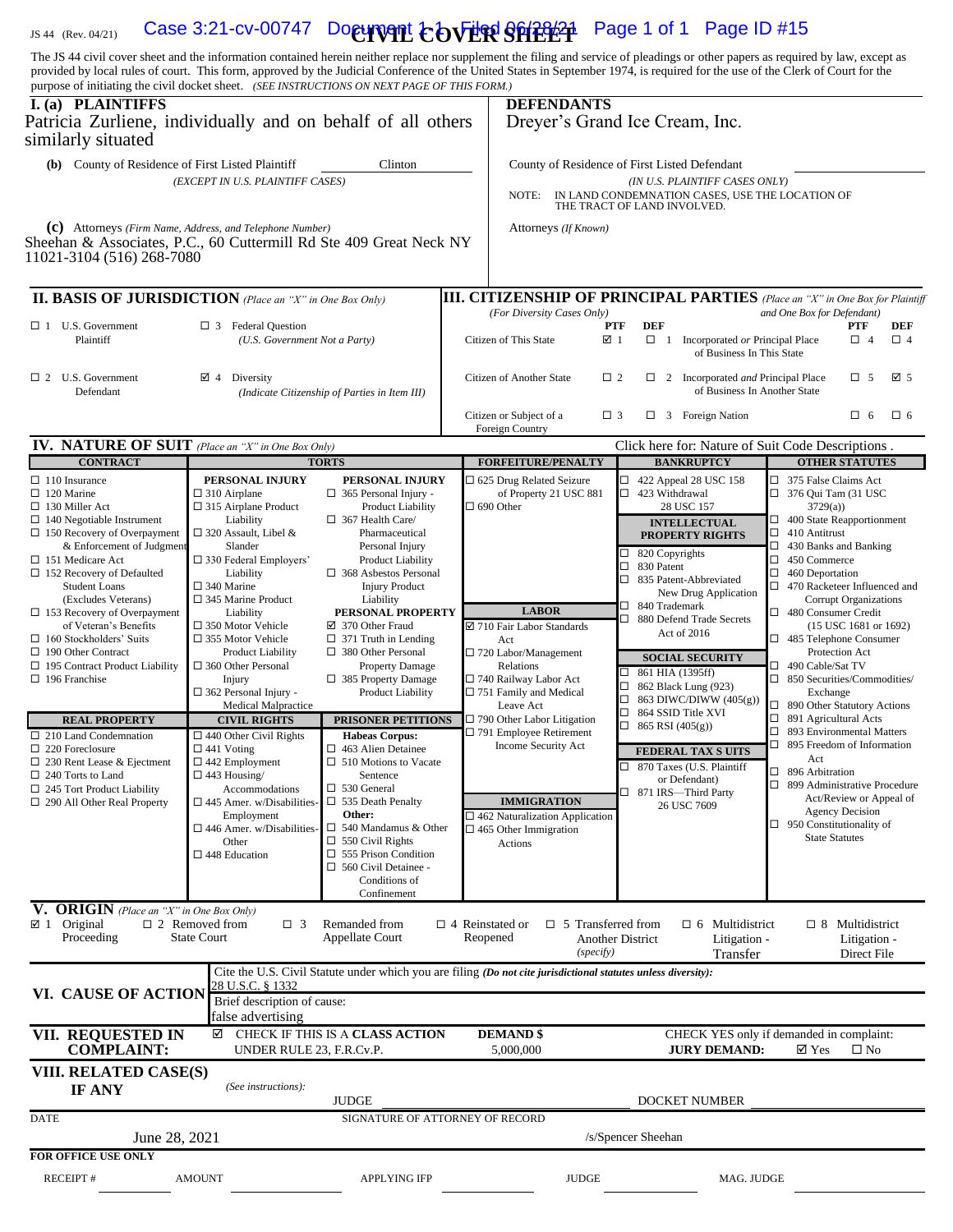AO 440 (Rev. 06/12) Summons in a Civil Action

# UNITED STATES DISTRICT COURT

for the

Southern District of Illinois

) ) ) ) ) ) ) ) ) ) ) )

Patricia Zurliene, individually and on behalf of all others similarly situated,

 *Plaintiff(s)*

v.  $\frac{1}{2}$  Civil Action No. 3:21-cv-00747

Dreyer's Grand Ice Cream, Inc.,

 *Defendant(s)*

## **SUMMONS IN A CIVIL ACTION**

To: *(Defendant's name and address)* Dreyer's Grand Ice Cream, Inc.

c/o The Corporation Trust Company 1209 N Orange St Wilmington DE 19801-1120

A lawsuit has been filed against you.

Within 21 days after service of this summons on you (not counting the day you received it) — or 60 days if you are the United States or a United States agency, or an officer or employee of the United States described in Fed. R. Civ. P. 12 (a)(2) or  $(3)$  — you must serve on the plaintiff an answer to the attached complaint or a motion under Rule 12 of the Federal Rules of Civil Procedure. The answer or motion must be served on the plaintiff or plaintiff's attorney, whose name and address are: Sheehan & Associates, P.C., 60 Cuttermill Rd Ste 409 Great Neck NY 11021-3104 (516) 268-7080

If you fail to respond, judgment by default will be entered against you for the relief demanded in the complaint. You also must file your answer or motion with the court.

*CLERK OF COURT*

Date:

 *Signature of Clerk or Deputy Clerk*